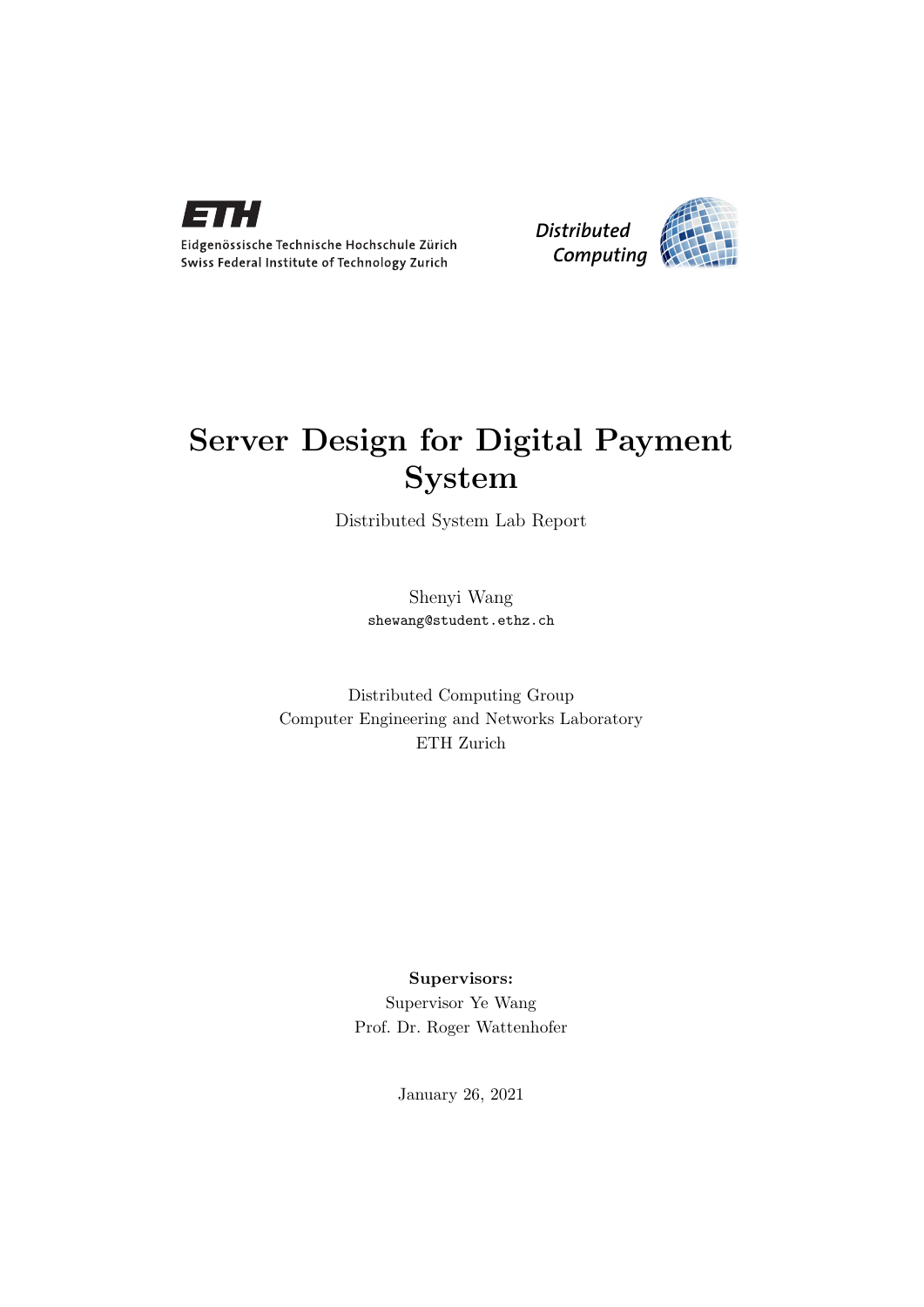#### Abstract

This is a report for my work in the course "Distributed System Lab". In this lab I work on the project "Crypto money in real life" in a team of three under the mentoring of a supervisor. We designed and developed a payment system, including an App on Android, a back-end server with database and a web interface. Unlike traditional digital payment Apps, our system enables the conversion between digital currency and physical cash and support offline payments. This report will give a general overview of the project, and then focus on the server-side implementations in this project. I will also go through the details and thoughts in our development process.

## 1 Motivation

With the thrive of Bitcoin, digital currency came into in people's sight. Nowadays, lots of cryptocurrencies emerged. Inspired by these digital currencies, the governments of many countries start to think about using Central Bank Digital Currency (CBDC) as well, though CBDC is still in the hypothetical stage at this moment [\[1\]](#page-10-0).

Despite the popularity of digital currencies, there are still a large portion of people reluctant to use such kind of money, especially minority groups. One of the biggest concerns of these people is that digital currency is entirely "virtual". Even though we know there are strict algorithms to ensure the security of digital currency, for people who are less familiar with information technologies, digital currency is all about several numbers in the cold machine, which makes them feel insecure. Unlike cash that people can hold it and the concept of cash has already prevailed for hundreds of years, digital currencies don't have anything physical to prove their existence, and thus for people who don't understand the theories behind it, it is natural for them to feel reluctant.

Besides the reluctance of certain groups of people, digital currencies also have many limitations. Though the internet is covering almost every corner, it's very common for people to encounter situations that no available internet could be used, and thus cannot access their digital currencies.

All these situations motivated us to design a new payment system that could efficiently covert digital currency into physical forms, and vice versa. We also believe such system could make people feel more acceptable about digital currency, and allow more people to get involved.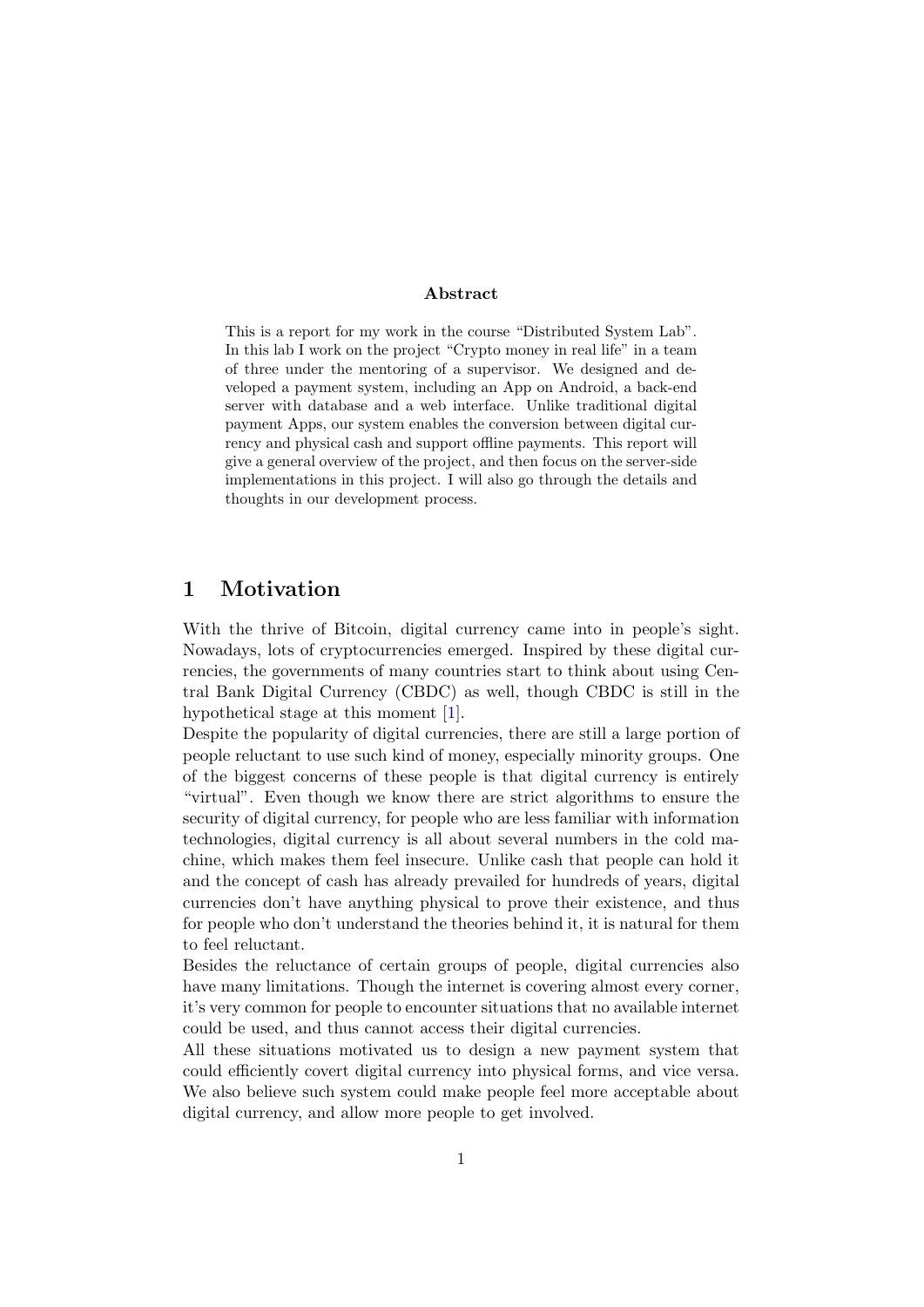# 2 Solution

Our system is token-based. Users could create tokens as they wish, as long as there is enough balance in their account. Each token contains a key pair for authentication, an address unique to the token, and its amount. Tokens could be created in three ways: QR code, NFC chip and half-half. Users can use QR codes and NFC chips just as cash. However, people who receive tokens still need to verify online. Besides the free tokens, users could also create "merchant-specific tokens". If users know where they would like to spend the money, they could specify the receiver of the tokens they create. For merchant-specific tokens, receivers can verify these tokens offline.

When designing our systems, we make a lot of simulation on scenarios that could happen in real life. We develop assistant functionalities to improve the convenience of our system, such as money request and changes. To ensure the safety of money, we always encrypt sensitive data if it is sent through online channels.

# 3 System Design



Figure 1: High level system design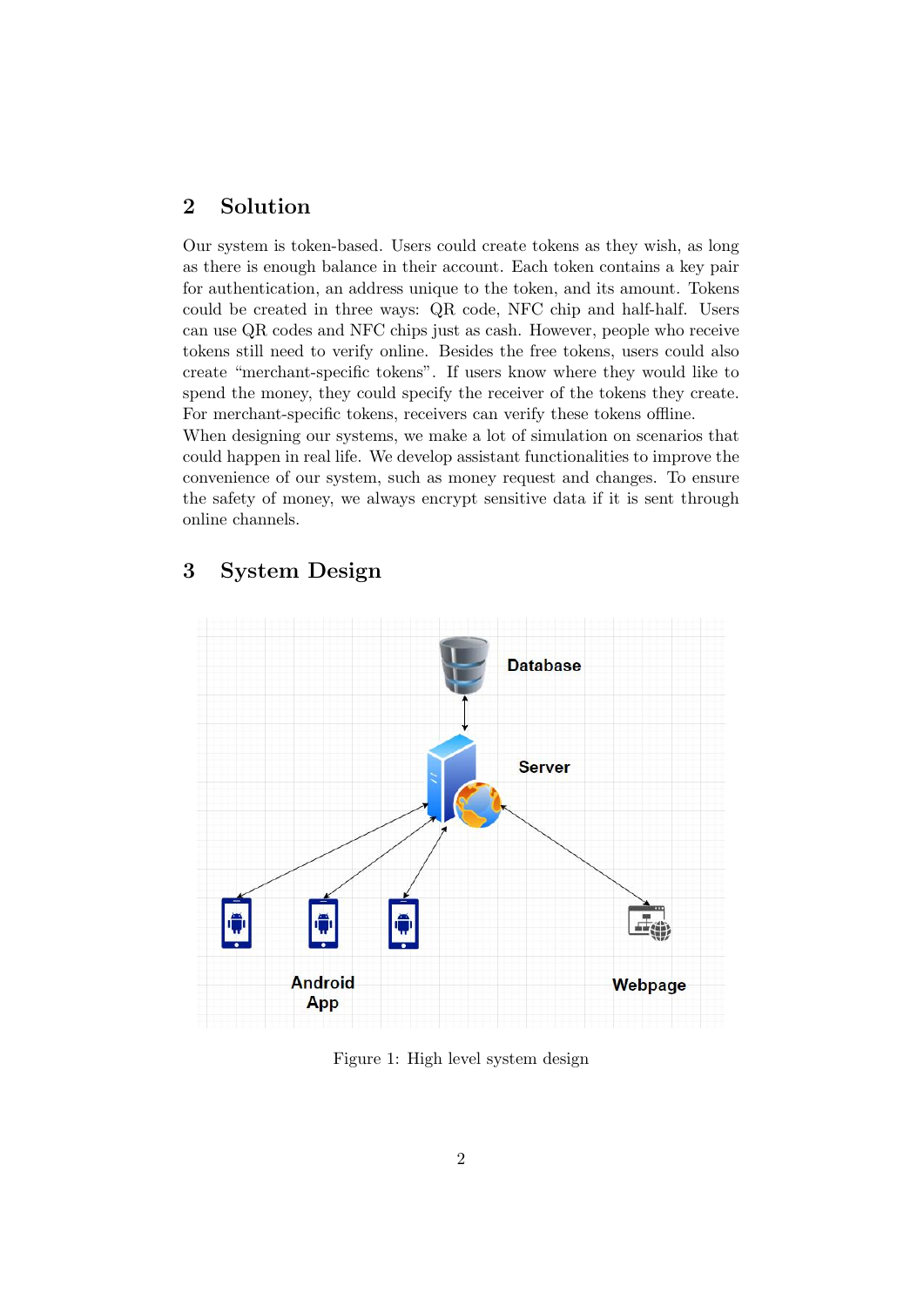## 3.1 High Level Architecture

Based on the nature of the project, we use the classical server-client model. A central server runs the server program, and clients have two-way communication with the server. We developed two types of client programs, one for Android and one for website. Both App program and server program are written with Java, while the website are developed with HTML5 and JSP.

## 3.2 Development

The development of this project could be divided into four stages. As all of us have little prior experience on mobile development, we divided the large project into smaller goals. After each small target is achieved, we verify the module and move to the next target.

### Stage 1: Single App

We start the project with building a single APP prototype. We added some basic features to the App, such as the main interface, which contains a couple buttons. Clicking on the buttons will be redirected to other interfaces. In this stage the App is rather "static" that users could only see pre-configured contents.

## Stage 2: Connecting to the database

Since we are developing a payment App, user account is an essential element. Then we realize that having the App only could not fulfill our requirement, because we need some sort of database to hold data regarding to users and transactions. Thus, we add a database (MySQL) into our system and set up a direct communication channel between our App and database. In this stage, the App directly connect to the database and manipulate the data.

#### Stage 3: Server-Client Model

Though users can register for accounts and log into their personal account, such direct communication is very insecure. Malicious users could attack the database easily, and cause severe problems. During the development of the project, we also notice that in most situations, verification is needed before the user App directly modifying the data in central database. Thus, we added a server into our system. The user Apps only communicate with the server, while the server will update the database accordingly.

With one single central server, there is a risk of "one-point failure", but we want to keep things simple so we only use one server. In the future, it should be easy to have backup servers to avoid service outage if we want to run the App on large scale. To begin with, we use a laptop as our central server.

#### Stage 4: Moving to the cloud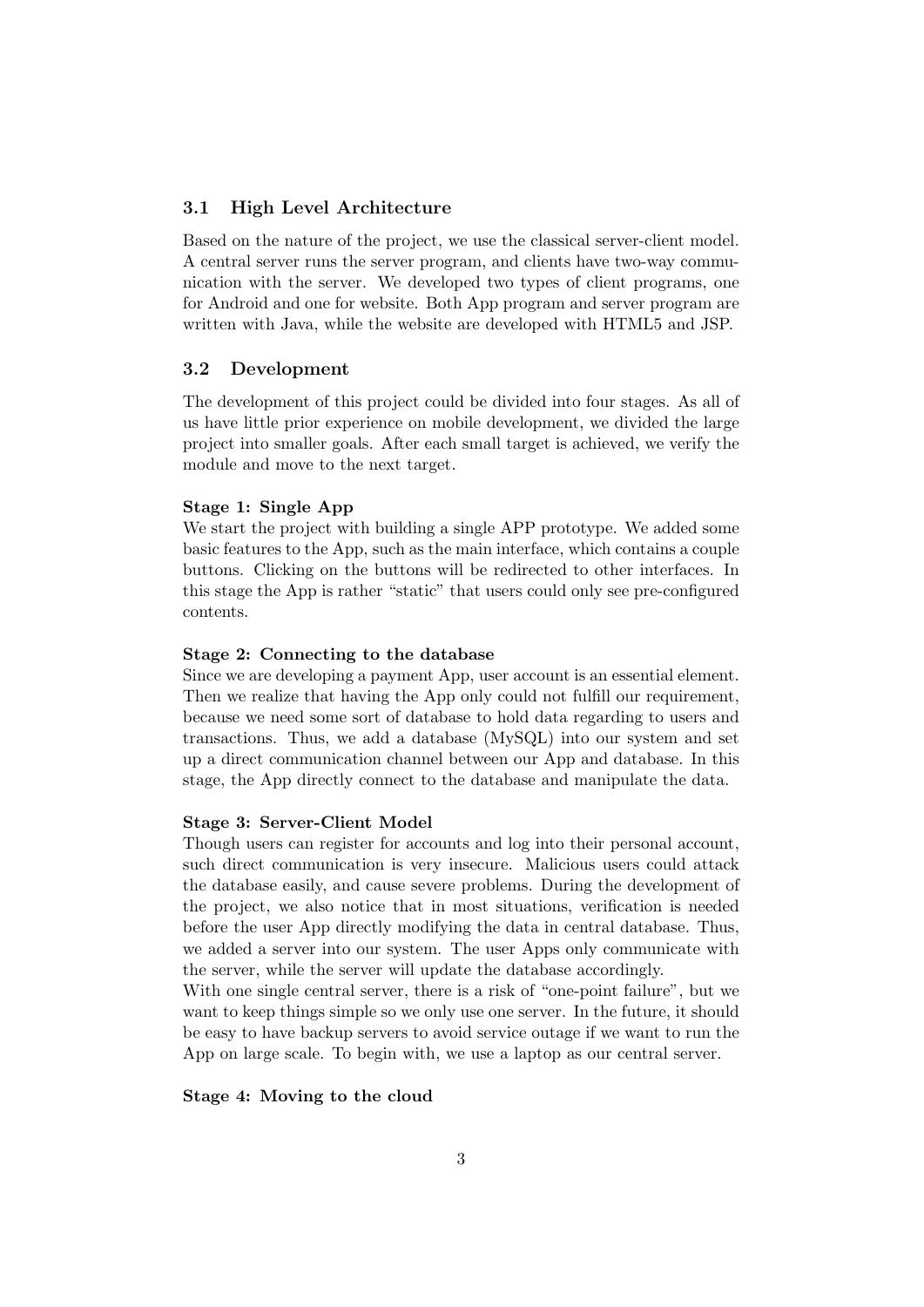It is more convenient to deploy the server on cloud, so there is no need to keep the laptop running all the time. Since it's difficult to develop and debug the server program with a VM, we move our server to the cloud after we finish all the development work and tested the functionalities are correct.

# 4 Implementation Details

## 4.1 Database

#### 4.1.1 Tables

We have six tables in our database.

accountinfodb: Stores account related information including account ID, username, balance, email and cellphone. When registering account, a new entry will be added into this table.

logindb: Stores information needed for users to login into their account. There are seven keys in this table: ID, username, password, usertype, secret key, N and public key. ID is the primary key and it is also the foreign key for account ID in accountinfodb. The key usertype is to indicate if the account is a customer account or a merchant account, as they have different functionalities.

transactiondb: Stores normal account-to-account transaction information including transaction time, amount and accounts. Each new account-toaccount transaction will create a new entry in this table.

cryptotransferdb: Stores information about free tokens including amount, address, public key and account ID which creates the token. When free tokens are created, the information about this token will be stored into this table.

merchant token: Stores merchant-specific token information. This table is very similar to cryptotransferdb, but contains extra data including to which merchant is the token specified. Similarly, when merchant-specific tokens are created, their information will be stored into this table.

contract: This table is only used when requesting money. A contract will be created when a merchant or user start to request money.

contract record: This table records the money received under contract. After a request is initiated, when user use tokens to fulfill the request, all the tokens received will be stored in this table. This table keeps track of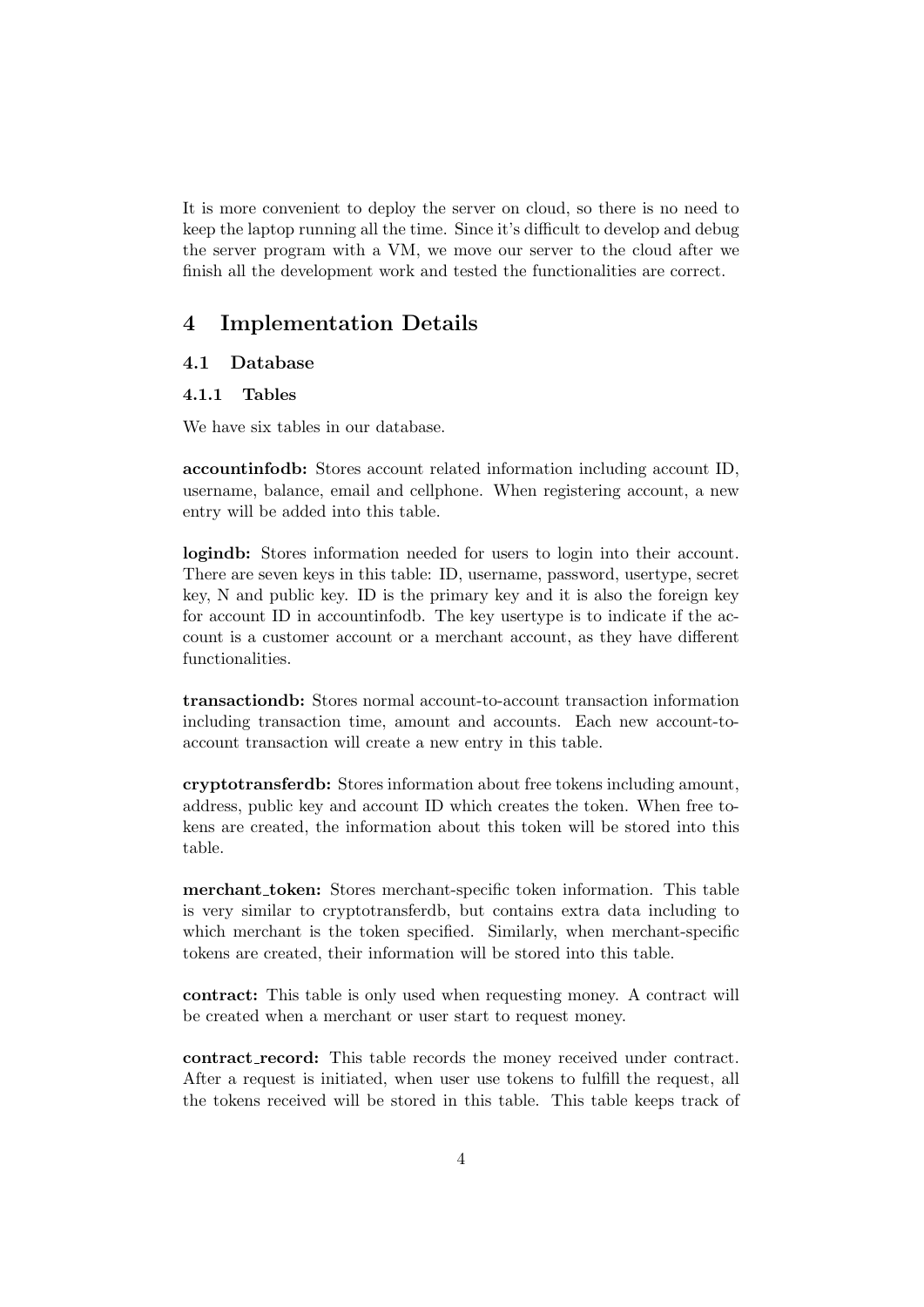from whom the money is received, amount of tokens and contract id.

#### 4.1.2 Procedures

We also defined common operations as database procedures. Database Procedures are subroutines that can contain one or more SQL statements that perform a specific task. They can be used for data validation, access control, or to reduce network traffic between clients and the DBMS servers. [\[2\]](#page-10-1) In our project, procedures are used to reduce network traffic that server only sends parameters to the database instead of the whole query.

In the following paragraphs I enumerate some important procedures we use.

login check: This procedure takes two parameters, username and password. It selects the entry from logindb with specified username and password combination. This procedure returns the whole entry is the username and password combination exists. Otherwise it will return 0, which indicates the combination does not exist.

account register: This procedure is called when users register new accounts. It takes four parameters, username, password, email and cellphone. This subroutine first check if the username already exist. If so, the procedure will return 0 to indicate the username is repeated. Otherwise, the account is created successfully and a new entry is inserted into logindb as well as accountinfodb. If account registration is successful, the procedure will return 1.

check balance: This procedure is widely used in many functions of the APP. It takes two parameters account id and target value. By selecting the balance of intended account and compare it with target value, the function will return 1 if balance is enough and return 0 on the other hand.

exe transaction: This procedure is called by account-to-account transactions. It takes three parameters including to account, from account and amount. This subroutine first checks the validity of account numbers. If to account is invalid, this procedure returns -1. Then, the subroutine also checks if to account and from account is the same. The procedure returns -2 if user transfers to himself. After ruling out invalid inputs, the procedure then check if from account has enough balance. If not, 0 is returned. If balance is enough, the transaction could be executed, and the target amount will be transfered from from account to to account, which means two entries in accountinfodb with from account and to account will be updated. If the transaction is successful, the procedure returns 1 like other procedures.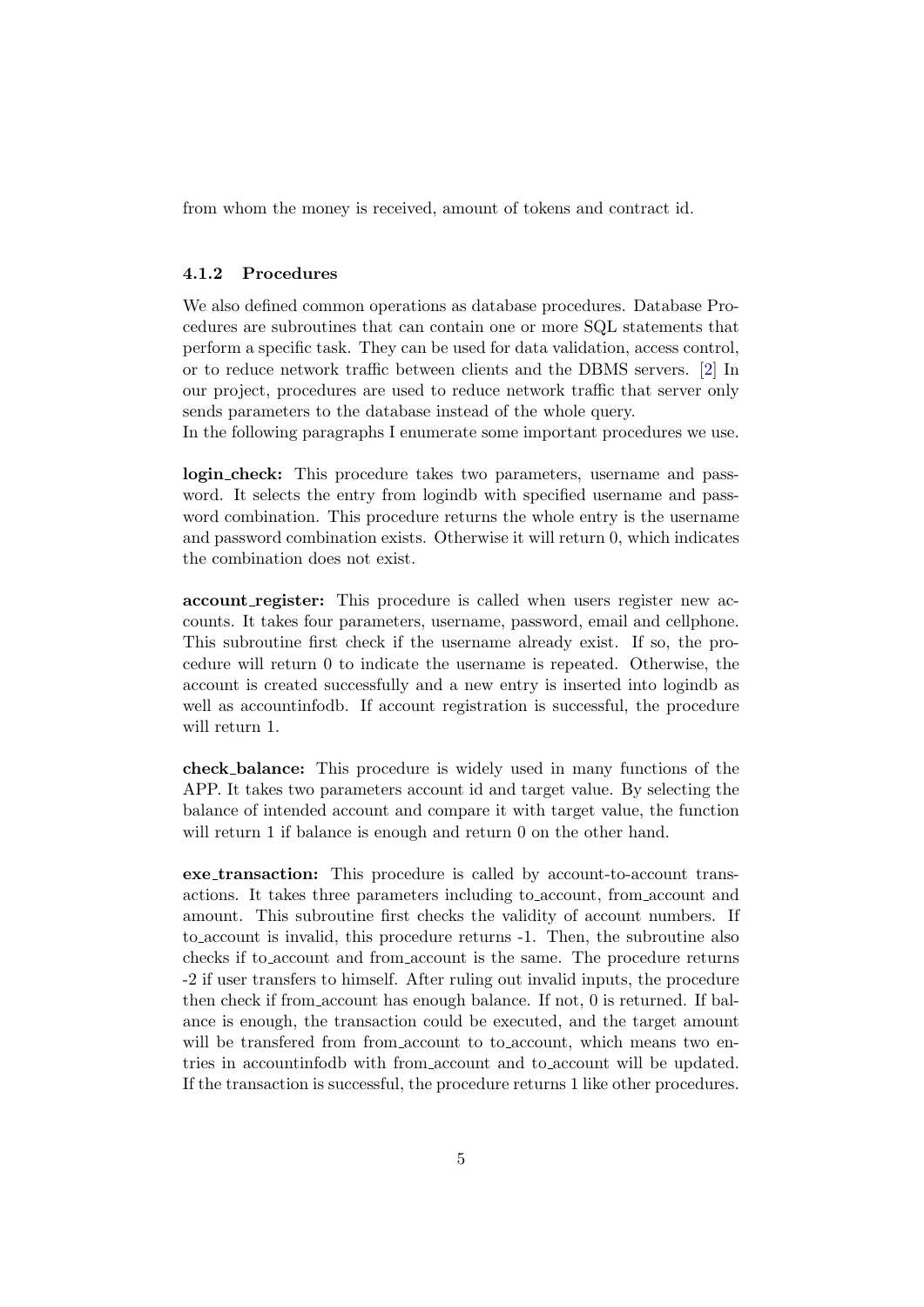crypto transfer: This procedure is called when creating tokens. It takes five parameters of address, value, account id, N (modulo) and public key. This subroutine check the validity of address. If it is valid, the balance of the account id will be updated to balance - value. In addition, a new entry with address, value, N, public key and crpto<sub>filme</sub> will be inserted into cryptotransferdb. The procedure returns 1 if successful and 0 if address is already existed.

#### 4.1.3 Connection

As mentioned before, only the central server can connect to the database. We use JDBC driver to help establishing the connection. JDBC stands for Java Database Connector. It is a Java API to connect and execute the query with the database.[\[4\]](#page-10-2)

With JDBC driver, to start the connection, we first register the driver class, and then create the connection object and statement object. After this point, we are able to execute queries with the statement object. In the end we close the connection after all operations are finished.[\[3\]](#page-10-3)

#### 4.2 App-Server Communication

The client App use POST method to send message to the server. POST is a request method supported by HTTP used by the World Wide Web. By design, the POST request method requests that a web server accepts the data enclosed in the body of the request message.  $<sup>1</sup>$  $<sup>1</sup>$  $<sup>1</sup>$ </sup>

The server uses HttpServlet class provided by Java to receive data sent by clients. A servlet is a Java programming language class that is used to extend the capabilities of servers that host applications accessed by means of a request-response programming model. The HttpServlet class provides methods, such as doGet and doPost, for handling HTTP-specific services. [\[5\]](#page-10-4)

#### 4.3 Server Implementations

The data sent out by clients is firstly received in the UserServlet class. The request message is in the form of "request=" + request name + " $\mathcal{B}param$ eter 1 name" + parameter 1 value + " $\ell$ parameter 2 name" + parameter 2 value + ... + "C parameter N name" + parameter N value. After server receiving the request, this class first parse the request name from the message. Then the server program will jump to different cases depending on the request received. Though requests vary from one to the other, in general the program will parse and store the parameters into local objects. The program also creates an corresponding object of userService class and pass

<span id="page-6-0"></span> $1<sup>1</sup>$ https://en.wikipedia.org/wiki/POST\_(HTTP)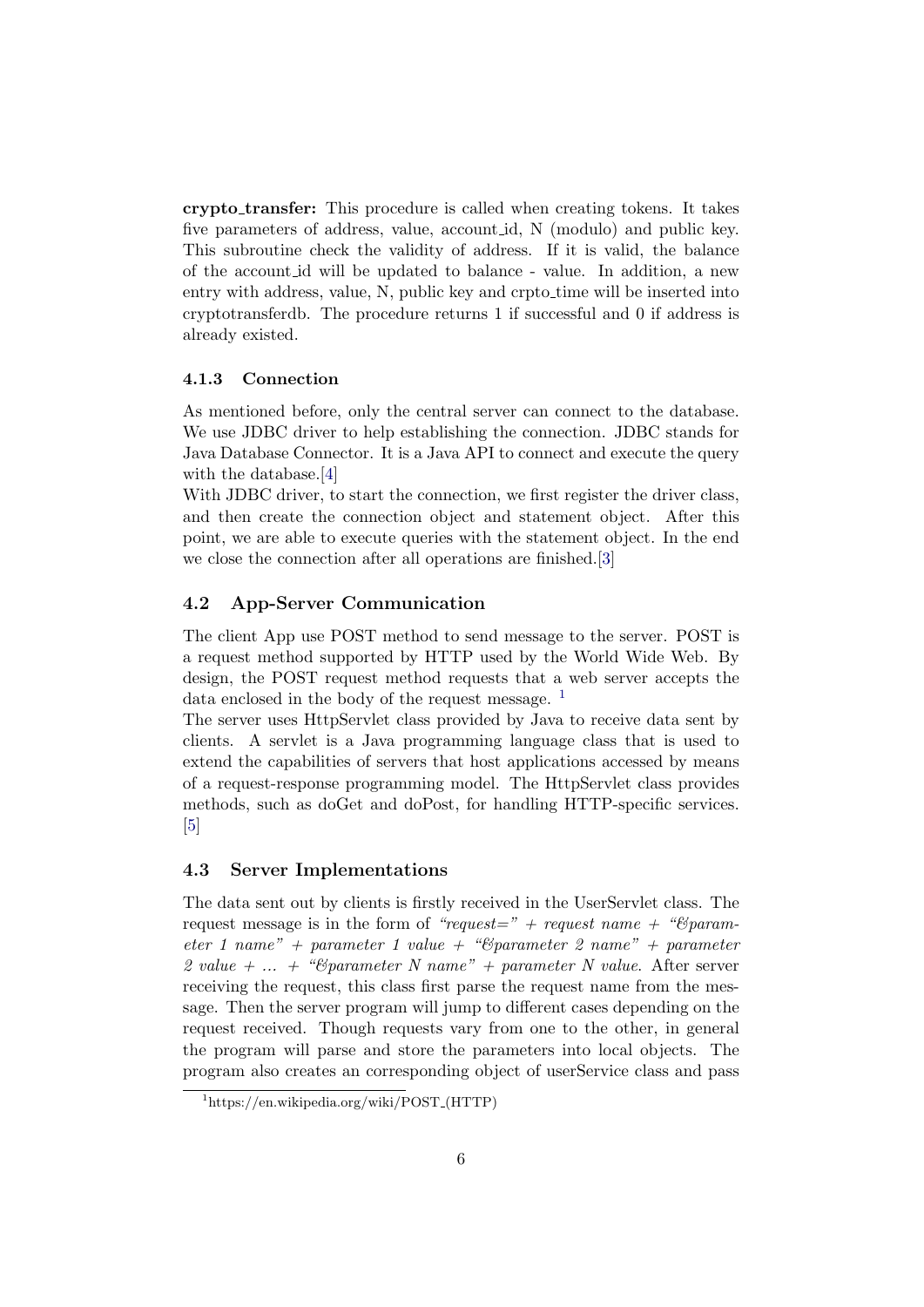

Figure 2: Flow chart for login operation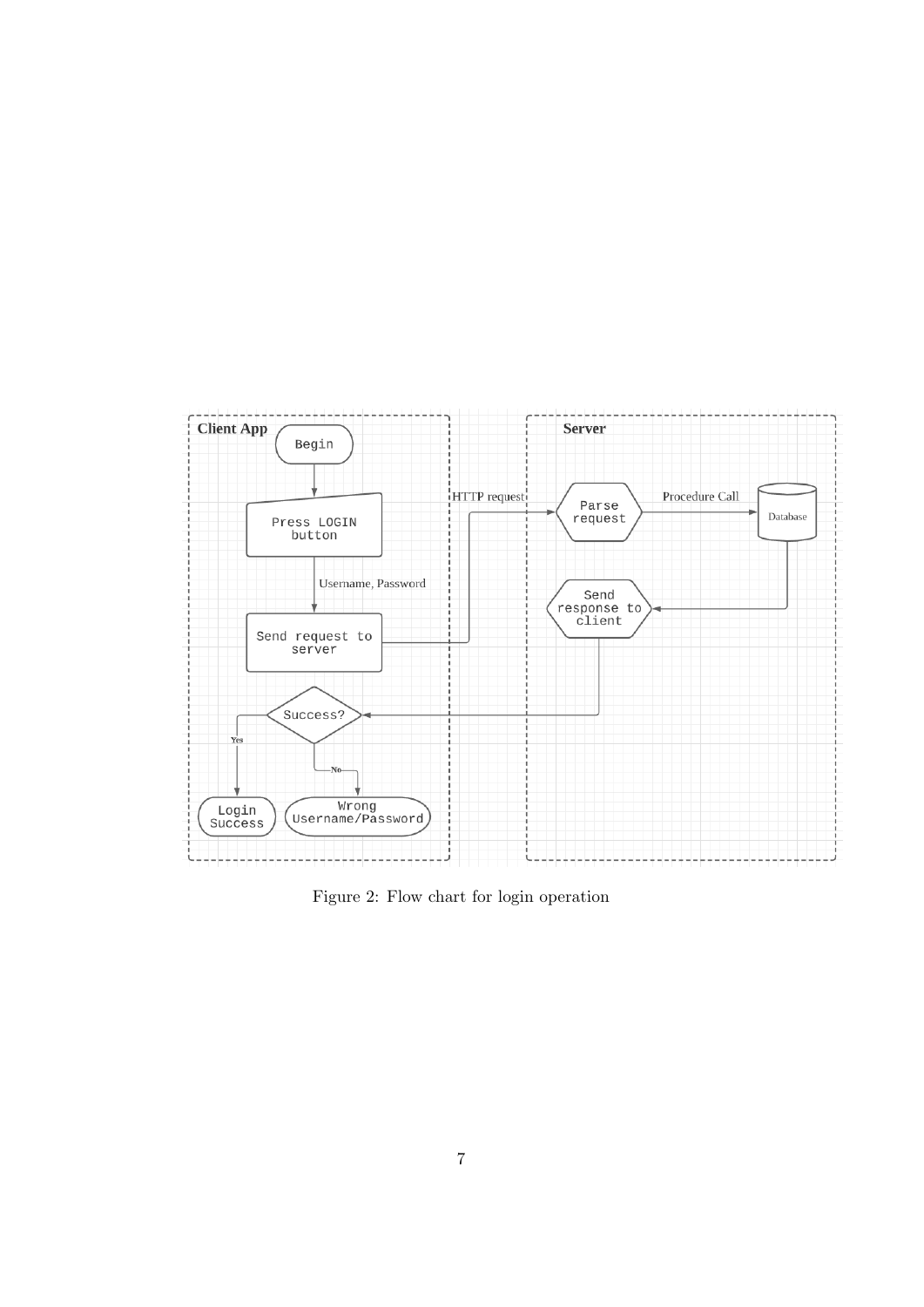the parameters.

The userService serves as a intermediate class. It simply calls the corresponding function in userDAO and pass in the parameters. In userDAO the program will call procedures defined in database. In this class, the function will set parameters for procedure calls, and also process the results returned by database. After receiving return values from database, the program will create the response message to client in the form of "parameter 1 name" + parameter 1 value + " $\mathcal{B}$ parameter 2 name" + parameter 2 value + ... + " $\mathscr{B}parameter\ N\ name" + parameter\ N\ value.$ 

Figure 2 shows an example of how functions of the App work in the system. When use try to login, after the login button in App is pressed, the underlying login activity of the App will be triggered and reads in the username and password user just typed. Then, the App will send a HTTP request to the server, containing the message request=login $\mathcal{C}username=xx\mathcal{C}password=xxx$ , where "xxx" are values from user input. The server will parse request message, call function login with parameters username and password. The function will finally call the login check procedure in database. Details about this procedure is mentioned in Section 4.1.2. After getting the response from database, server will create the response message and send it back to client App. The app will then parse the message. If login is successful, the App will change to display the interface after login. If unsuccessful, the App will prompt a message to remind user that there's something wrong with the username or password.

## 5 Experiments

After successfully developed the App, we conduct a series of performance tests and user tests to fully evaluate our system. We designed 5 different tasks that covers major functionalities of the App. In the performance tests, same person execute the 5 tasks on different devices. Each task is executed multiple times to reduce error. In user tests, we find 11 volunteers to execute the five tasks on the same device.

The details of the experiments will be covered by another team member's paper and presentation, so I will not go deep in this part. In general, all tasks could be completed very fast - within a minute. There are a few outlier because users are unfamiliar with Android and NFC chips and have difficulty read and write. However even under such extreme cases, all tasks are completed within 3 minutes. Also, our App works well on different devices, and all have very good results.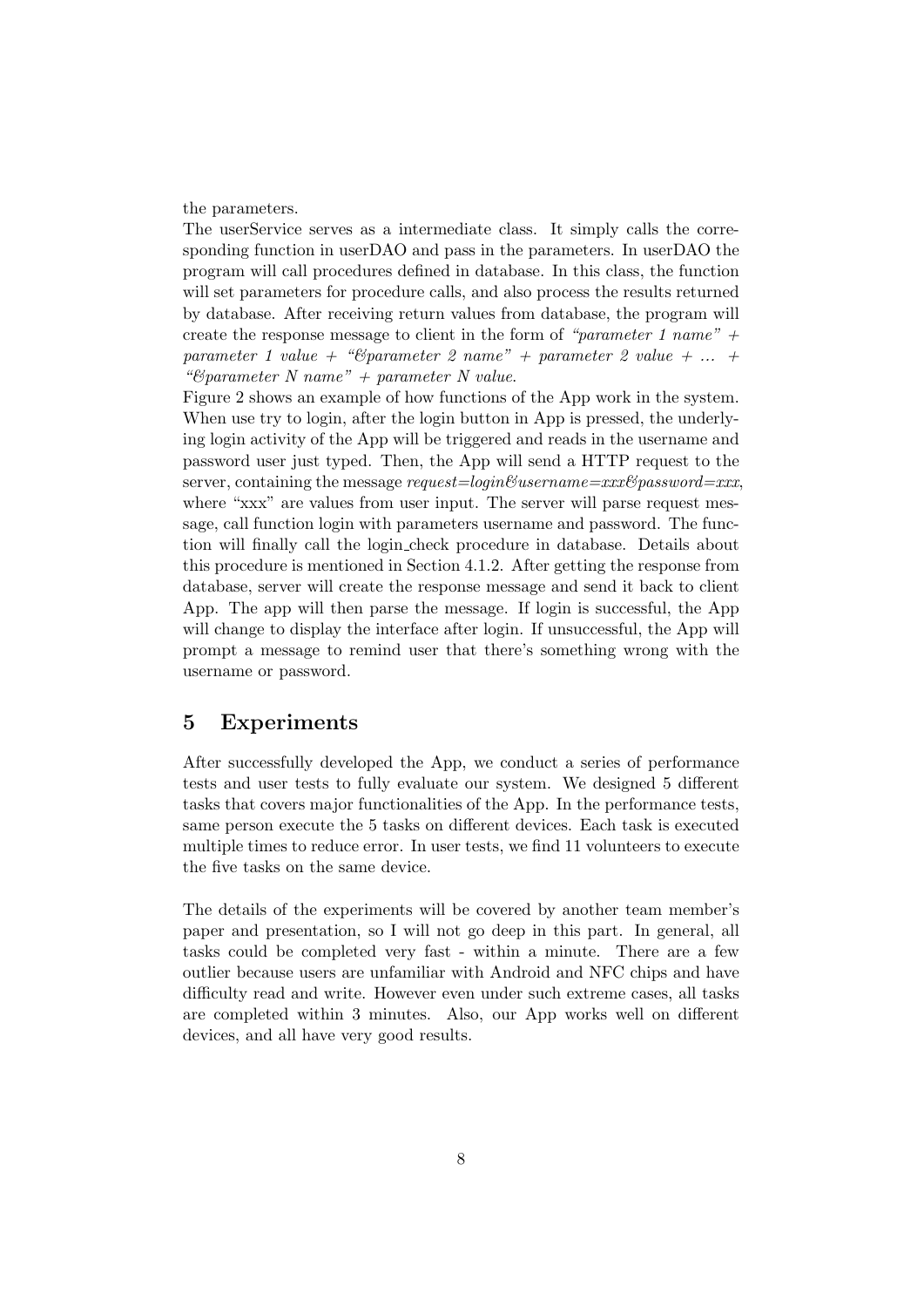

Figure 3: A snapshot of the App and a token created by the App

# 6 Discussion

In this section, I would like to discuss some problems exists in the system and potential improvements. As we have limited time developing the whole system, there are still a lot of places we could work on.

#### Schema and procedure design in database

The tables in database could be better designed. Currently, the keys and tables are arranged arbitrarily, and the names for tables, keys, and procedures are also created without a rule. You may feel it in previous sections that the name of certain tables does not really match the real content stored in the table, and many procedure names are also very confusing. Since we don't have a lot of data right now, we can manage all the data manually. However, if we would like to put our App into real production, it is important to have an optimal schema to organize data. Naming rules are also indispensable to ensure we can easily interpret the purpose of keys, tables and procedures.

#### Server implementation could be simplified

From section 4.3, it is already mentioned that when server received the message in UserServlet class, it pass the parameters into userService class, than userDAO, and lastly call the stored procedures in database. It seems unnecessary to have a middle layer, the userService class. Directly pass the parameters into userDAO class is sufficient. This problem exists because when building the server, we referred to online tutorials and used the im